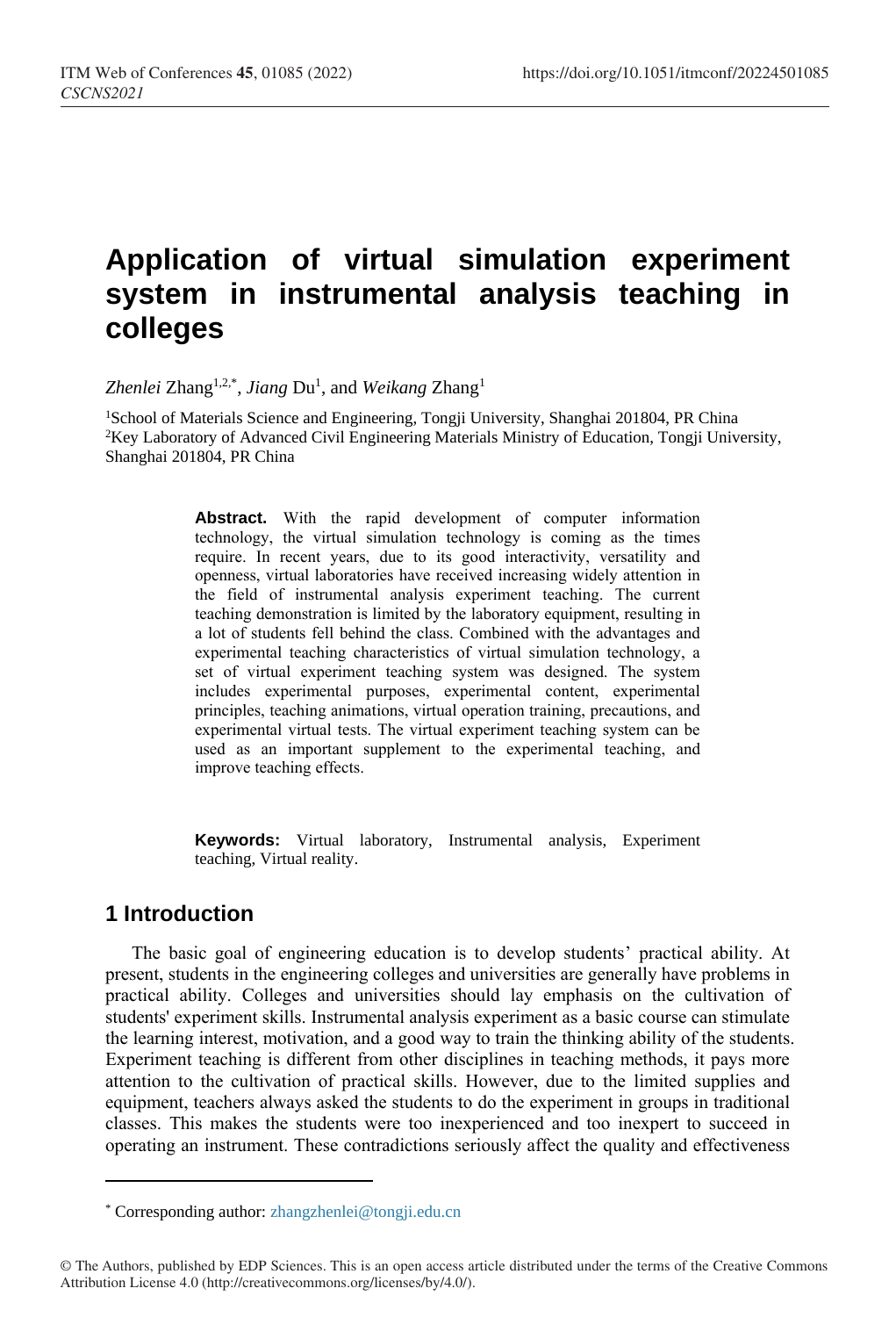of instruments education. Thus, combining with teaching practice, a virtual instruments is carried out on accelerating cultivation of practical talents.

Virtual simulation technology $[1,2]$  is a computer simulation system that can simulate three-dimensional dynamic space and the multi-sensory experience creates good participation and maneuverability. The application of virtual reality technology in instruments analysis education has very important practical significance. Virtual Simulation Experiment System for teaching the theory and experiment to provide a virtual experimental teaching demonstration platform.

The purpose of this article is to study the application of virtual simulation technology in instruments teaching experiments. The research is based on research of experiments theories methods about the network education. The application of virtual experiment system can provide a feasible way for colleges. Using these computer simulation technologies for teaching, freshman training, skills testing, technical learning, experiments planning, and other aspects enables students to fully devote themselves to the virtual environment and interact with various objects in the environment. It has been a good way to solve the resource shortage problem and to promote the improvement of teaching and teaching quality improvement.

## **2 Structure and design principle**

Experiment is an important model of instrumental analysis teaching<sup>[3-5]</sup>. It is an important part of cultivating and training learners' thinking, skills, and practical work ability. The virtual LAB teaching platform and system are mainly using virtual reality technology and open internet terminals to realize the digitization and virtualization of laboratory teaching, so that students can learn and operate in a virtual experimental environment. On the one hand, it can effectively enhance students' interest and on the other hand, it can also reduce the instruments.

The virtual simulation system covers the entire process of instruments' experiments completely. Students can conduct detailed and standardized procedures. It contains a number of sections, the virtual environments, the virtual instruments, and virtual devices. The virtual environments also include instructional animations, virtual training and virtual testing. The whole structure of the research is described as figure 1.

The primary mission of the virtual simulation experiment system is to offsets deficiency of traditional teaching mode and the teaching process could be more interacted and immersed. The experimental procedures must be clear what should do first and what to do next, reducing unnecessary operations and could be helped to develop good experimental habits. The students' knowledge reserves and the cognitive development of things should take into account in the design of the virtual simulation experiment.

Our system follows these principles.

#### **2.1 Facticity**

"Facticity" is the core principle on how to figure out the characters in the virtual simulation experiment system. Students can learn the sense of knowledge and learn some experience in practice by the virtual reality technology. Using the virtual reality system for experiment teaching can be immersive learning and more interested in instruments learning; by processing the abstract theories in image, it makes the knowledge easier to understand. Students can complete the series of steps such as experiment design, operation, and result analysis as if they are on the scene. The result shows virtual reality system plays a significant role in experimental teaching, that practice can promote the formation of experimental operation skills, especially in automation operation.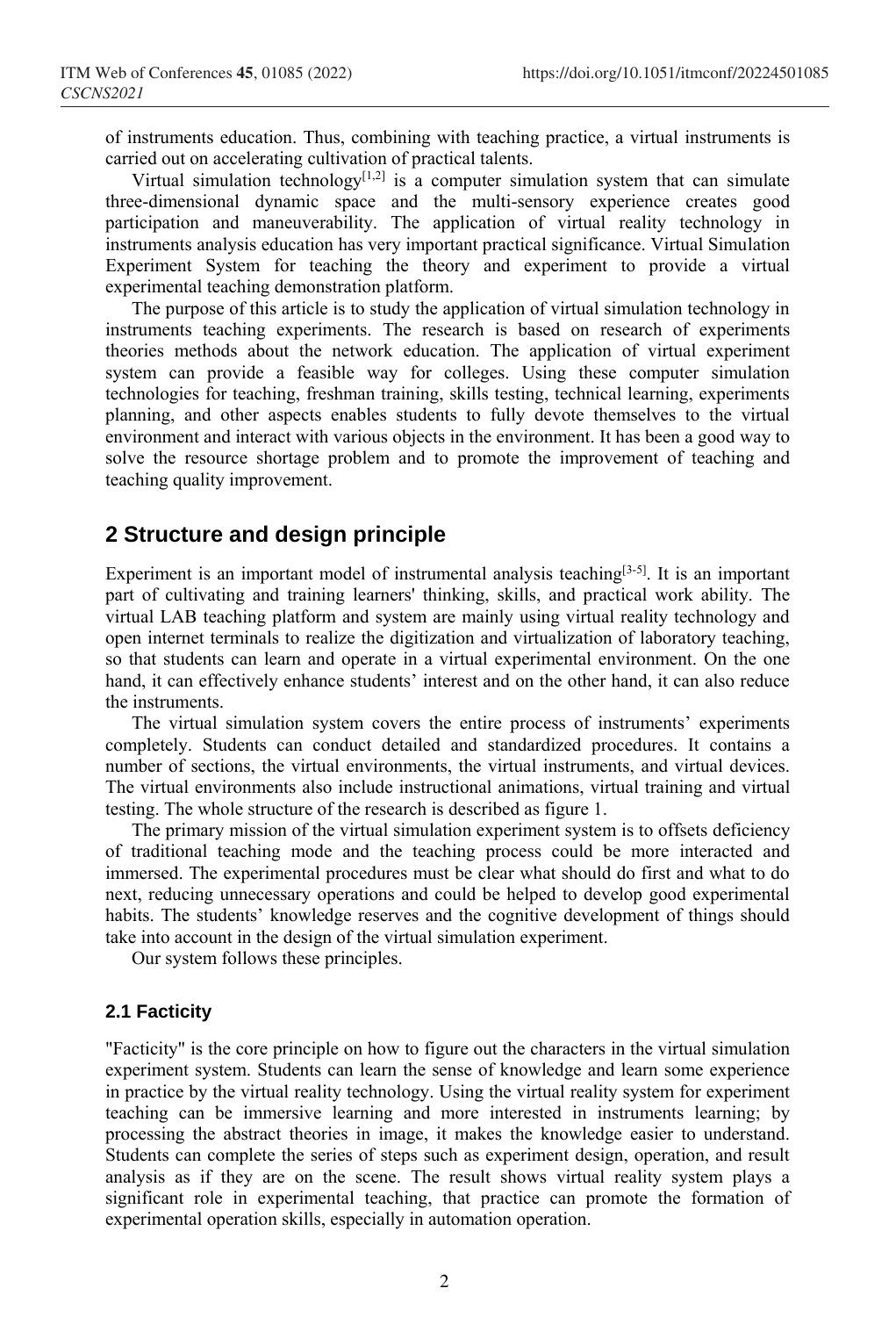#### **2.2 Interactivity**

The prompt feedback and the strengthening of the testing technique ability are main elements to influence the promotion of the skilled from the immature ones. At its core, interactivity is the result of the transfer of information on a page. People need feedback when learning new skills. In teaching and the course of training, it is the key of promoting the teaching records to find out the existent problem promptly and correct them in every technical link. As the main body of learning, students can learn independently through virtual simulation experiment software. Students can also perform more in-depth of a certain part, and intuitively characteristics, functions and other information of instruments. Compared with traditional anatomical teaching methods, they can study even at home, they also can use virtual experiments to conduct "self-service experiments" for inquiry learning, so as to gain knowledge and exercise experimental ability.



**Fig. 1.** The structure of virtual simulation experiment system.

# **3 Construction mode**

## **3.1 Technology**

In this system, Unity 3D was used as a development platform for virtual simulation system, and solidworks was used to perform 3D modeling of experimental equipment. The whole virtual system was designed and built by  $C \#$  script language programming and UGUI interface design tools. Beside, flash was used in virtual training module.

#### **3.2 Multimedia teaching**

Instrument teaching course has practical and applied nature, and its content is abstract. Multimedia teaching could better display by video, animation, color and voice to show the course visibly and vividly. Demonstration teaching plays a particularly important role in experiment teaching, but some students can't follow the teacher due to unable to with a long concentrate. Each teaching video should satisfy demand for the fragmentation of studying. The tenet of the video can give prominence to the keystones and the noduses through which the students can learn in a high efficiency.

## **3.3 Virtual training module**

Based the thought of module design, we part the work as start of the instrument, sample preparation, sample testing, data analysis and shut down the instrument. It is clear for students to define a user interaction step in a process by splitting this functional step into multiple technical steps. According to the effective teaching and task demand, the course is